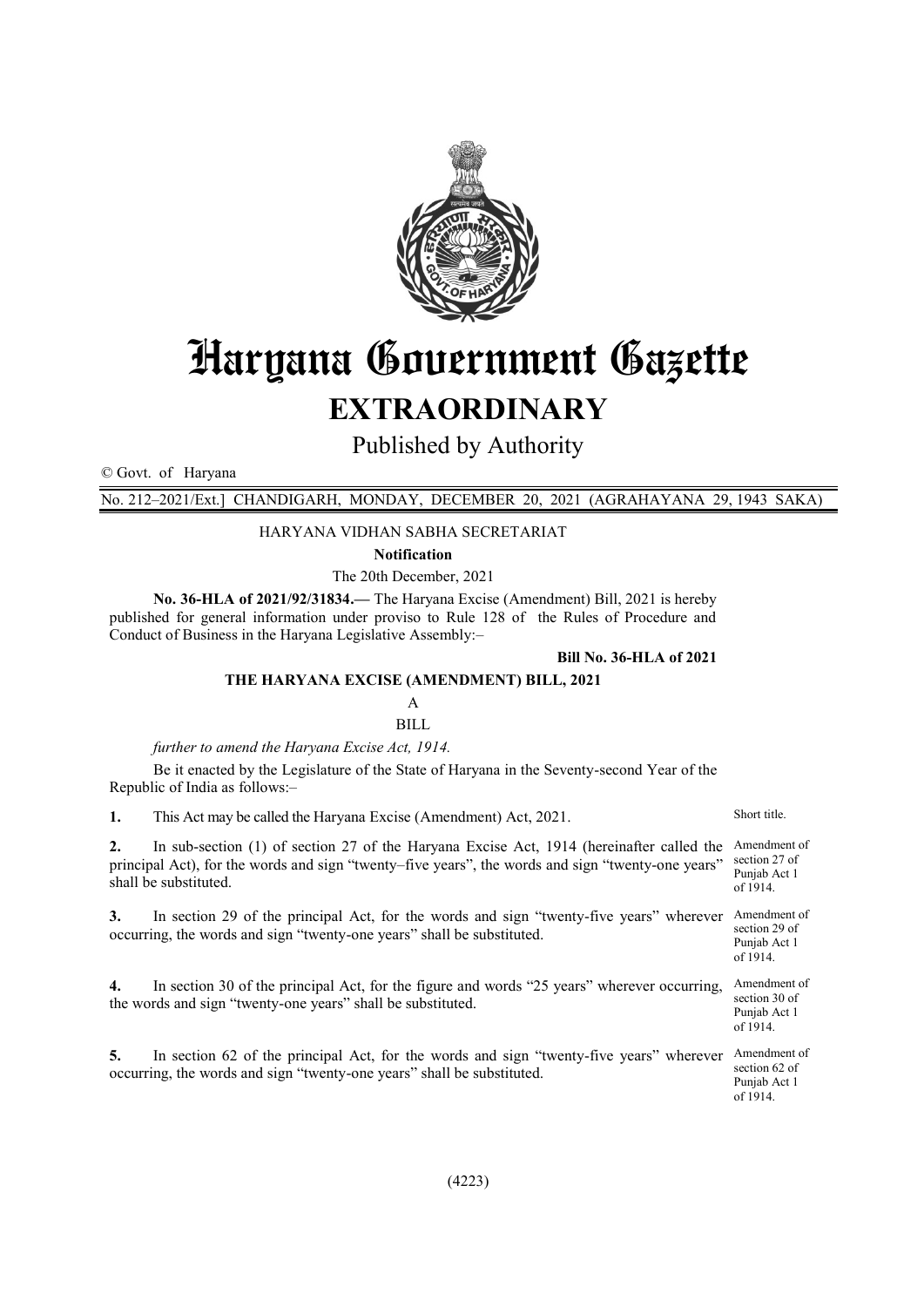#### **STATEMENT OF OBJECTS AND REASONS**

The section 27 of the Haryana Excise Act, 1914 provides that the lease for manufacturing, wholesale or retail sale of any country liquor or intoxicating drug may be granted by the State Government to a man not below the age of 25 years. The section 29 prohibits any licensed vendor or any person in the employ of such vendor or acting on his behalf to sell or deliver any liquor or intoxicating drug to any person apparently under the age of twenty-five years. The section 30 provides that no man under the age of 25 years or any women may be employed by any person who is licensed to sell any liquor or intoxicating drug for consumption of his premises. Further, Section 62 provides that if any licensed vendor or its employee or any person acting on his behalf, sells or deliver any liquor or intoxicating drug to any person apparently under the age of 25 years, he shall in addition to any other penalty to which he may be liable be punishable with a fine that may extend to 50,000/- rupees.

At the time of framing the Excise Policy for the year 2021-22, it was discussed that the above age limit may be reduced from twenty-five years to twenty-one years, as many of other States have prescribed lower age limits. The National Capital Territory of Delhi has also recently reduced this age limit to twenty-one years.

Moreover, the socio economic conditions of the day have changed drastically from the time when the above provisions were incorporated in the Excise Act. The people now are more educated and participating in new endeavors and also can take rational decision when it comes to responsible drinking.

Accordingly, it is proposed that the minimum age limit of twenty-five years as provided in sections 27, 29, 30  $\&$ 62 of the Haryana Excise Act, 1914 may be reduced to twenty-one years.

 $\frac{1}{2}$ 

Hence, this Bill.

DUSHYANT CHAUTALA, Deputy Chief Minister, Haryana.

Chandigarh: R. K. NANDAL, The 20th December, 2021. Secretary.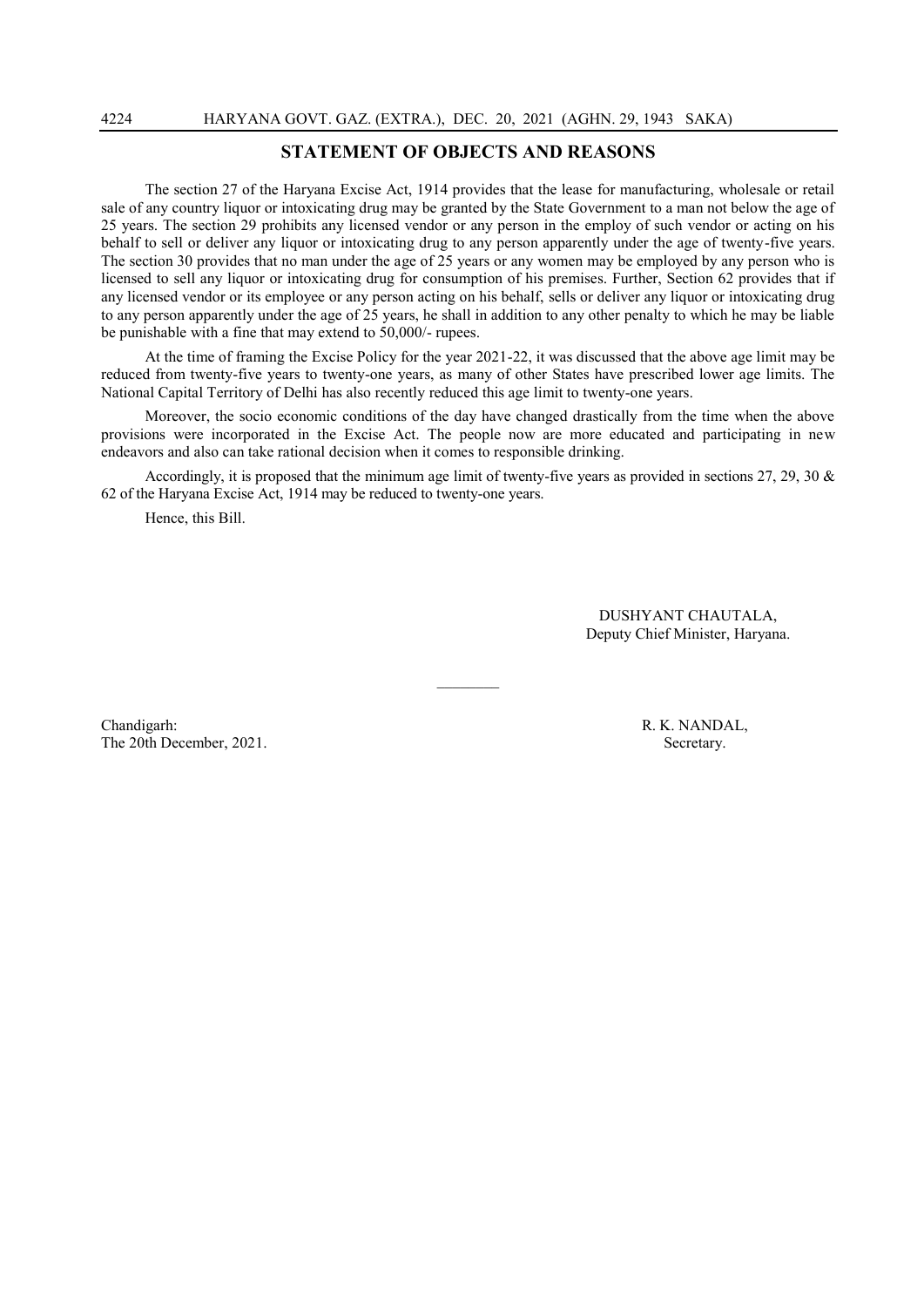[प्राधिकृत अनुवाद]

### 2021 का विधेयक संख्या 36-एच.एल.ए.

## हरियाणा आबकारी (संशोधन) विधेयक, 2021

# हरियाणा आबकारी अधिनियम, 1914,<br>को आगे संशोधित करने के लिए विधेयक

भारत गणराज्य के बहत्तरवें वर्ष में हरियाणा राज्य विधानमण्डल द्वारा निम्नलिखित रूप में यह अधिनियमित हो :-

| 1.               | यह अधिनियम हरियाणा आबकारी (संशोधन) अधिनियम, 2021, कहा जा सकता है।                                                                                                                    | संक्षिप्त नाम।                                         |
|------------------|--------------------------------------------------------------------------------------------------------------------------------------------------------------------------------------|--------------------------------------------------------|
| 2.<br>जाएंगे।    | हरियाणा आबकारी अधिनियम, 1914 (जिसे, इसमें, इसके बाद, मूल अधिनियम कहा गया है) की<br>धारा 27 की उप–धारा (1) में, "पच्चीस वर्ष" शब्दों के स्थान पर, "इक्कीस वर्ष" शब्द प्रतिस्थापित किए | 1914 के पंजाब<br>अधिनियम 1 की<br>धारा 27 का<br>संशोधन। |
| 3.               | मूल अधिनियम की धारा 29 में, "पच्चीस वर्ष" शब्द जहाँ कहीं भी आए के स्थान पर, "इक्कीस<br>वर्ष" शब्द प्रतिस्थापित किए जाएंगे।                                                           | 1914 के पंजाब<br>अधिनियम 1 की<br>धारा 29 का<br>संशोधन। |
| $\overline{4}$ . | मूल अधिनियम की धारा 30 में, "25 वर्ष" अंक तथा शब्द जहाँ कहीं भी आएं, के स्थान पर,<br>"इक्कीस वर्ष" शब्द प्रतिस्थापित किए जाएंगे।                                                     | 1914 के पंजाब<br>अधिनियम 1 की<br>धारा 30 का<br>संशोधन। |
| 5.               | मूल अधिनियम की धारा 62 में, "पच्चीस वर्ष" शब्द जहाँ कहीं भी आए के स्थान पर, "इक्कीस वर्ष"<br>शब्द प्रतिस्थापित किए जाएंगे।                                                           | 1914 के पंजाब<br>अधिनियम 1 की<br>धारा 62 का<br>संशोधन। |